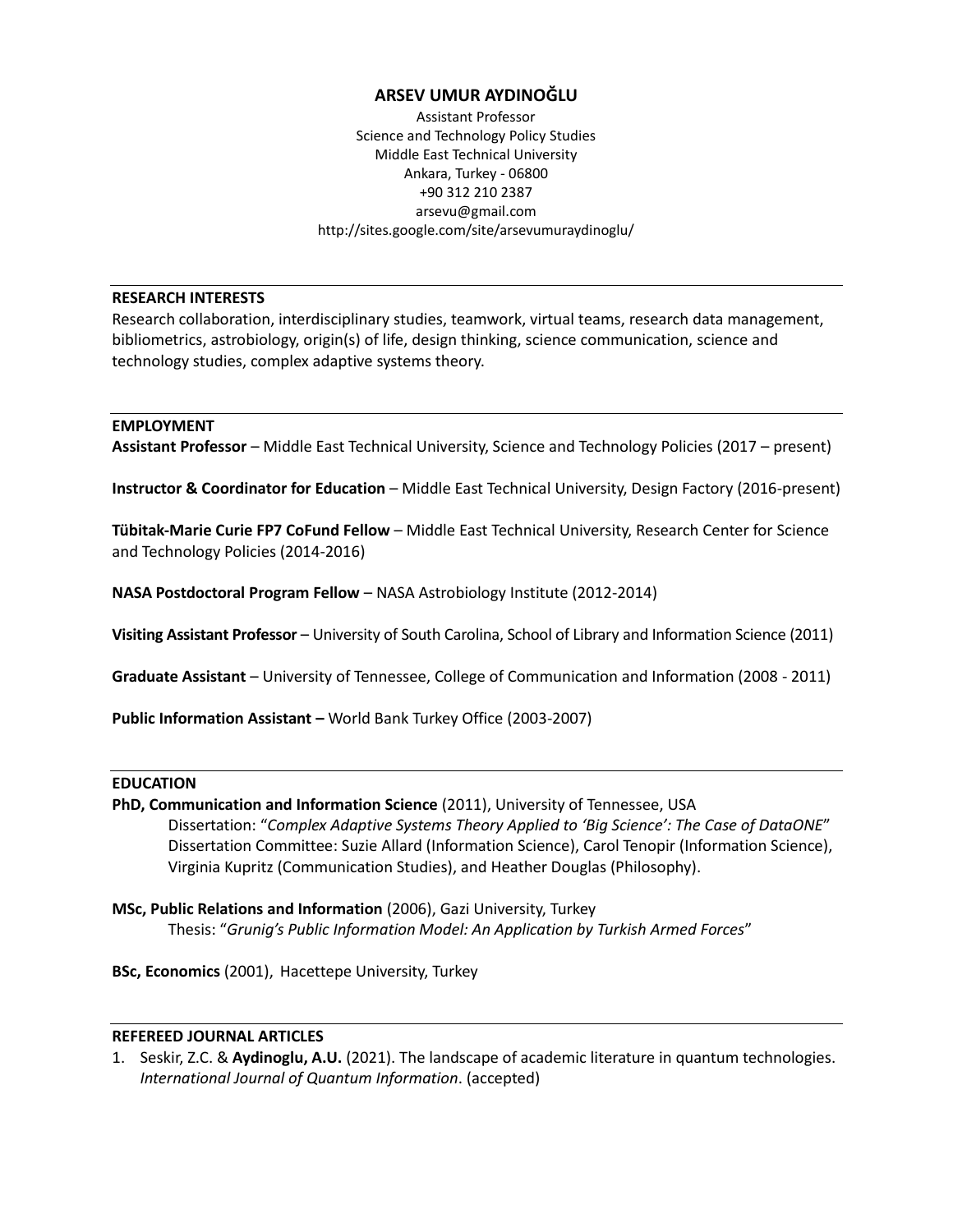- 2. Sik, A.S., **Aydinoglu, A.U.**, Aydin Son, Y. (2021). Assessing the readiness of Turkish health information systems for integrating genetic/genomic patient data: System architecture and available terminologies, legislative, and protection of personal data. *Health Policy, 125(2)*, p.203-212 doi:https://doi.org/10.1016/j.healthpol.2020.12.004
- 3. Dogan, G., Taskin, Z. & **Aydinoglu, A.U.** (2021). Research data management in Turkey: A survey to build an effective national repository. *IFLA Journal, 47(1),* 51-64.
- 4. Mariscal, C., Barahona, A., Aubert-Kato, N., **Aydinoglu, A.U.**, Bartlett, S., Cárdenas, M.L., Chandru, K., Cleland, C., Cocanougher, B.T., Comfort, N., Cornish-Bowden, A., Deacon, T., Froese, T., Giovannelli, D., Hernlund, J., Hut, P., Kimura, J., Maurel, M.C., Merino, N., Moreno, A., Nakagawa, M., Peretó, J., Virgo, N., Witkowski, O., & Cleaves II, H.J. (2019). Hidden concepts in the history and philosophy of origins-of-life studies: A workshop report. *Origins of Life and Evolution of Biospheres, 49(3),* 111-145, doi: 10.1007/s11084-019-09580-x
- 5. **Aydinoglu, A.U.** & Taskin, Z. (2018). Origins of life research: A bibliometric approach. *Origins of Life and Evolution of Biospheres*, doi: 10.1007/s11084-017-9543-4
- 6. Kaygan, P. & **Aydinoglu, A.U.** (2018). The role of space in interdisciplinary collaboration in design education. *International Journal of Technology and Design Education*, doi:10.1007/s10798-017-9407- 2
- 7. Sahinol, M., **Aydinoglu, A.U.**, Kaygan, H. (2018). STS (in) Turkey as extutition. *EASTT Review 37(1)*, 43-49.
- 8. **Aydinoglu, A.U.**, Dogan, G. & Taskin, Z. (2017). Research data management in Turkey: Practices and attitudes. *Library Hi Tech, 35(2)*, doi: 10.1108/LHT-11-2016-0134
- 9. **Aydinoglu, A.U.**, Allard, S., Mitchell, C. (2016). Measuring diversity in disciplinary collaboration in research teams: An ecological perspective. *Research Evaluation, 25(1)*, 18-36, doi: 10.1093/reseval/rvv02
- 10. Scharf, C., Virgo, N., Cleaves, H.J. II, Aono, M., Aubert-Kato, N., **Aydinoglu, A.**, Barahona, A., Barge, L.M., Benner, S.A., Biehl, M., Brasser, R., Butch, C.J., Chandru, K., Cronin, L., Danielache, S., Fischer, J., Hernlund, J., Hut, P., Ikegami, T., Kimura, J., Kobayashi, K., Mariscal, C., McGlynn, S., Menard, B., Packard, N., Pascal, R., Pereto, J., Rajamani, S., Sinapayen, L., Smith, E., Switzer, C., Takai, K., Tian, F., Ueno, Y., Voytek, M., Witkowski, O., & Yabuta, H. (2015). A strategy for origins of life research. *Astrobiology, 15(12)*: 1031-1042, doi:10.1089/ast.2015.1113
- 11. Taskin, Z. & **Aydinoglu, A.U.** (2015) Collaborative interdisciplinary astrobiology research: A bibliometric study of the NASA Astrobiology Institute*. Scientometrics, 103(3)*, 1003-1022, doi: 10.1007/s11192-015-1576-8
- 12. **Aydinoglu, A.U.**, Suomela, T., Malone, J. (2014). Data management practices among astrobiology researchers. *Astrobiology, 14(6)*, 451-461, doi: 10.1089/ast.2013.1127.
- 13. **Aydinoglu, A.U.** (2013). Towards a new understanding of virtual research collaborations: Complex adaptive systems framework. *Sage Open, 3 (4)*, doi: 10.1177/2158244013507269.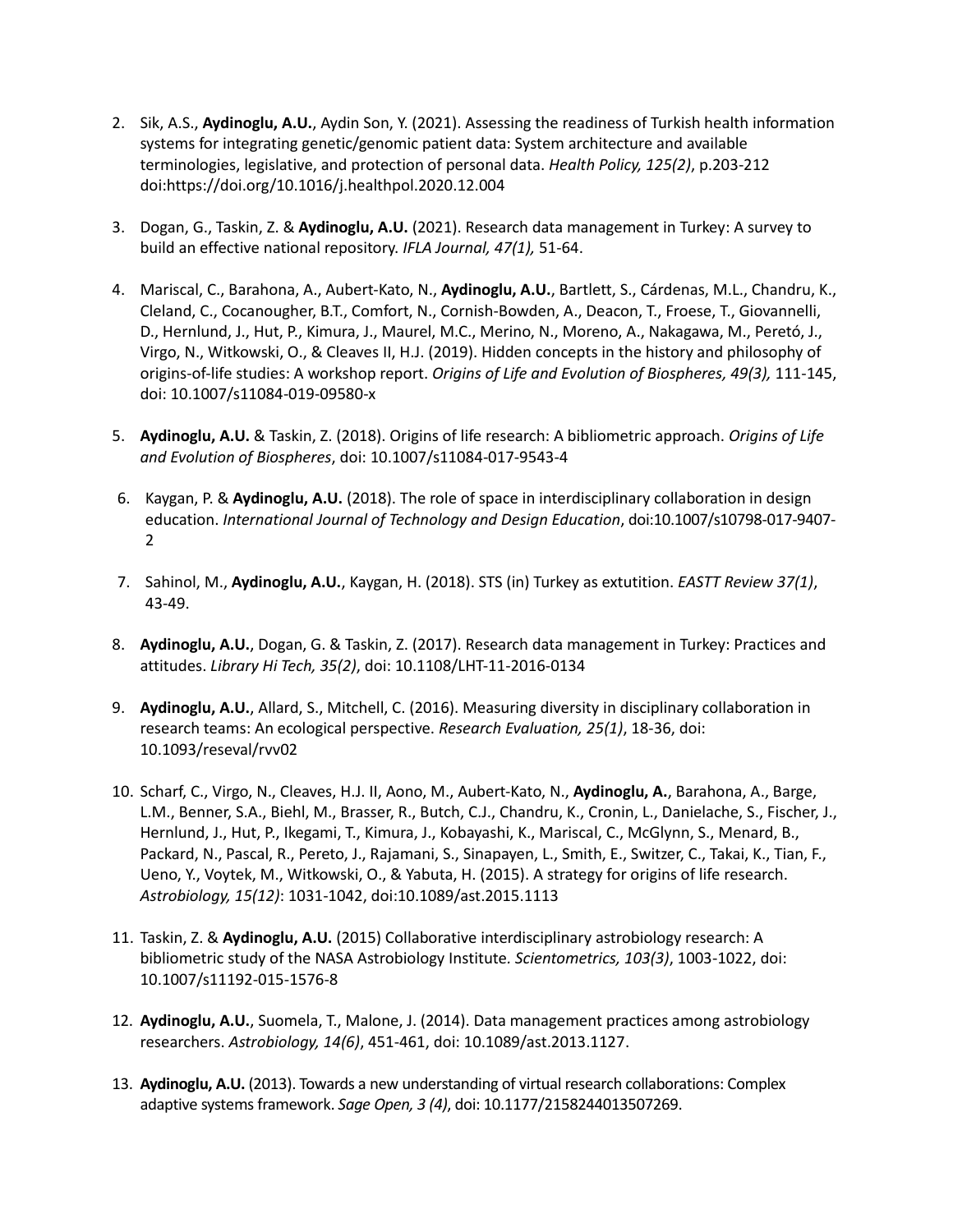- 14. Allard, S. & **Aydinoglu, A.U.** (2012). [Environmental researchers' data practices: An exploratory study](http://link.springer.com/chapter/10.1007/978-3-642-33299-9_5?no-access=true)  in Turkey. In *[E-Science and Information Management](http://link.springer.com/chapter/10.1007/978-3-642-33299-9_5?no-access=true)* (pp. 13-24). Springer Berlin Heidelberg, doi: 10.1007/978-3-642-33299-9\_5
- 15. Tenopir, C., Allard S., Douglass K., **Aydinoglu A.U.**, Wu L., Read E., Manoff, M., Wilson, B. (2011). Data sharing by scientists: Practices and perceptions. *PLoS ONE, 6 (6),* doi: 10.1371/journal.pone.0021101.
- 16. **Aydinoglu, A.U.** (2010). Scientific collaborations as complex adaptive systems. *Emergence: Complexity and Organizations (E:CO), 12 (4)*, 15-29.

# **REFEREED BOOK CHAPTERS**

1. Kilic, O.O., Akyol, M.A., Isik, O., Gunel Kilic, B., **Aydinoglu, A.U.**, Surer, E., Duzgun, H.S., Kalaycioglu, S., Taskaya Temizel, T. (2019). The use of big mobile data to gain multilayered insights for Syrian refugee crisis. In: Salah A., Pentland A., Lepri B., Letouzé E. (eds) *Guide to mobile analytics in refugee scenarios* (pp. 347-379). Springer: Cham.

#### **REFEREED PRESENTATIONS**

- 1. Erden Topal, Y., Erdil, E**., Aydinoglu, A.U.** (2020) Development of Concentrated Solar Power / Solar Thermal Energy Technologies Sector in Turkey: Local Integration to Global Value Chains Through International Channels. [Paper presented at the Annual European Association for Evolutionary Political Economy Conference.]
- 2. **Aydinoglu, A.U.** (2019). NASA Astrobiology Institute: Supporting interdisciplinary research and education. [Poster & paper presented at the Astrobiology Science Conference 2019, Seattle, WA, USA.]
- 3. **Aydinoglu, A.U.** (2019). Emergence of Research Networks: WPI Case. [Paper presented at the 7th ELSI Symposium, Tokyo Institute of Technology, Tokyo, Japan.]
- 4. Kilic, O.O., Akyol, M.A., Isik, O., Gunel, B., **Aydinoglu, A.U.**, Surer, E., Duzgun, S., Kalaycioglu, S., Taskaya Temizel, T. (2019). Data Analytics without Borders: Multi-Layered Insights for Syrian Refugee Crisis. [Paper presented at the Data for Refugees (D4R) Challenge Workshop, Istanbul, Turkey.]
- 5. Şık, S.A., Aydın Son, Y., Soysal, E. and **Aydınoğlu, A.U.** (2018). Türkiye'de Genetik ve Genomik Test Raporlamadaki Güncel Durum. [Paper presented at the 1<sup>th</sup> STS TURKEY 2018 Toplum için Bilim ve Teknoloji Çalışmaları Konferansı in Ankara, Turkey.]
- 6. Özkan, Ö., **Aydınoğlu, A.U.**, Aydın Son, Y. (2018). How should genetic data be added to the health records? (in Turkish). [Paper presented at the 1<sup>th</sup> STS TURKEY 2018 Toplum için Bilim ve Teknoloji Çalışmaları Konferansı in Ankara, Turkey.]
- 7. Özkan, Ö., Aydın Son, Y., **Aydınoğlu, A.U.**, Yalçın, A., Döm, A., Yaldız, B., Narcı, K. and Baloğlu, O. (2017). Participatory design meetings: Genetic information included personal health record application. [Poster presented at the  $10<sup>th</sup>$  International Symposium on Health Informatics and Bioinformatics (HIBIT) in Guzelyurt, Northern Cyprus.]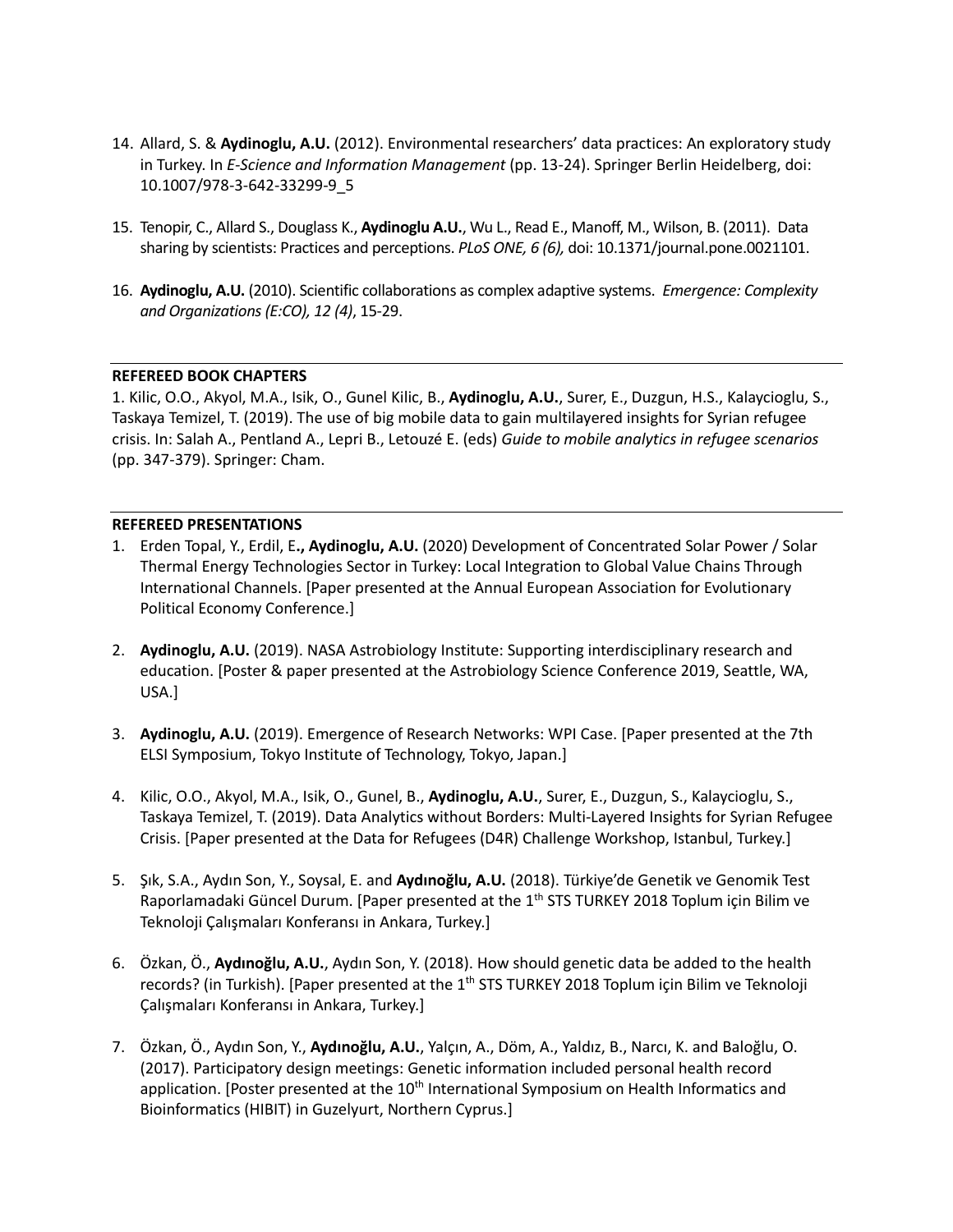- 8. Şık, S.A., Aydın Son, Y., Soysal, E. and **Aydınoğlu, A.U.** (2017). A conceptual design for genetic information exchange coding standards in Turkey. [Poster presented at the  $10<sup>th</sup>$  International Symposium on Health Informatics and Bioinformatics (HIBIT) in Guzelyurt, Northern Cyprus.]
- 9. **Aydinoglu, A.U.** & Kaygan, P. (2016). *Do-it-yourself but do it together: Interdisciplinary Design Studio*. [Paper presented at the Annual Conference of the Society for the Social Studies of Science in Barcelona, Spain.]
- 10. **Aydinoglu, A.U.** (2016). *Methodological and interdisciplinary problems: Interdisciplinarity of the origin(s) of life research* presented at the EON Workshop on History and Philosophy of Origins Research in Tokyo, Japan.
- 11. **Aydinoglu, A.U.** & Kaygan, P. (2016). *Interdisciplinary collaborative design process in an educational setting: The Interdisciplinary Design Studio*. [Paper presented at the Science of Team Science Conference (SciTS) 2016, Phoenix, AZ, USA.]
- 12. Kaygan, P.; Gurdere, S.; **Aydinoglu, A.U.**; Kaygan, H. & Demir, O. (2016). *Do you know what a sensor is?: Peer learning in interdisciplinary design teams.* [Paper presented at the Interdisciplinary Learning and Teaching: Frameworks and Practice Conference in Sheffield, UK.]
- 13. **Aydinoglu, A.U**. & Dodson, K.E. (2015). *An assessment of virtual events organized and supported by the NASA Astrobiology Institute*. [Poster presented at the Astrobiology Science Conference 2015 in Chicago, IL, USA.]
- 14. **Aydinoglu, A.U.** (2015). *Interdisciplinary education in astrobiology*. [Poster presented at the Astrobiology Science Conference 2015 in Chicago, IL, USA.]
- 15. **Aydinoglu, A.U.** (2015). *Astrobiology & interdisciplinary Research: Filling the Gap*. [Paper presented at the Annual Meeting of the Association for the Advancement of American Science (AAAS) in San Jose, CA, USA.]
- 16. **Aydinoglu, A.U**. (2014). *The social, technical, and policy landscape of research data management in*  environmental sciences in Turkey. [Paper presented at the 5<sup>th</sup> International Symposium on Information Management in a Changing World at Antalya, Turkey]
- 17. **Aydinoglu, A.U.** (2014). *The challenges and responses in interdisciplinary research collaborations:*  Researchers' perspective in astrobiology research. [Paper presented at the 5<sup>th</sup> Annual International Science of Team Science Conference in Austin, TX, USA.]
- 18. **Aydinoglu, A.U.** (2013). *The barriers to and facilitators of interdisciplinary research: The case of astrobiology*. [Paper presented at the Annual Conference of the Society for the Social Studies of Science in San Diego, CA, USA.]
- 19. **Aydinoglu, A.U.**, Mitchell, C., & Allard, S. (2013). *Evolution of Virtual Research Collaborations*. [Paper presented at the 27<sup>th</sup> Annual Conference of the American Evaluation Association in Washington, D.C., USA.]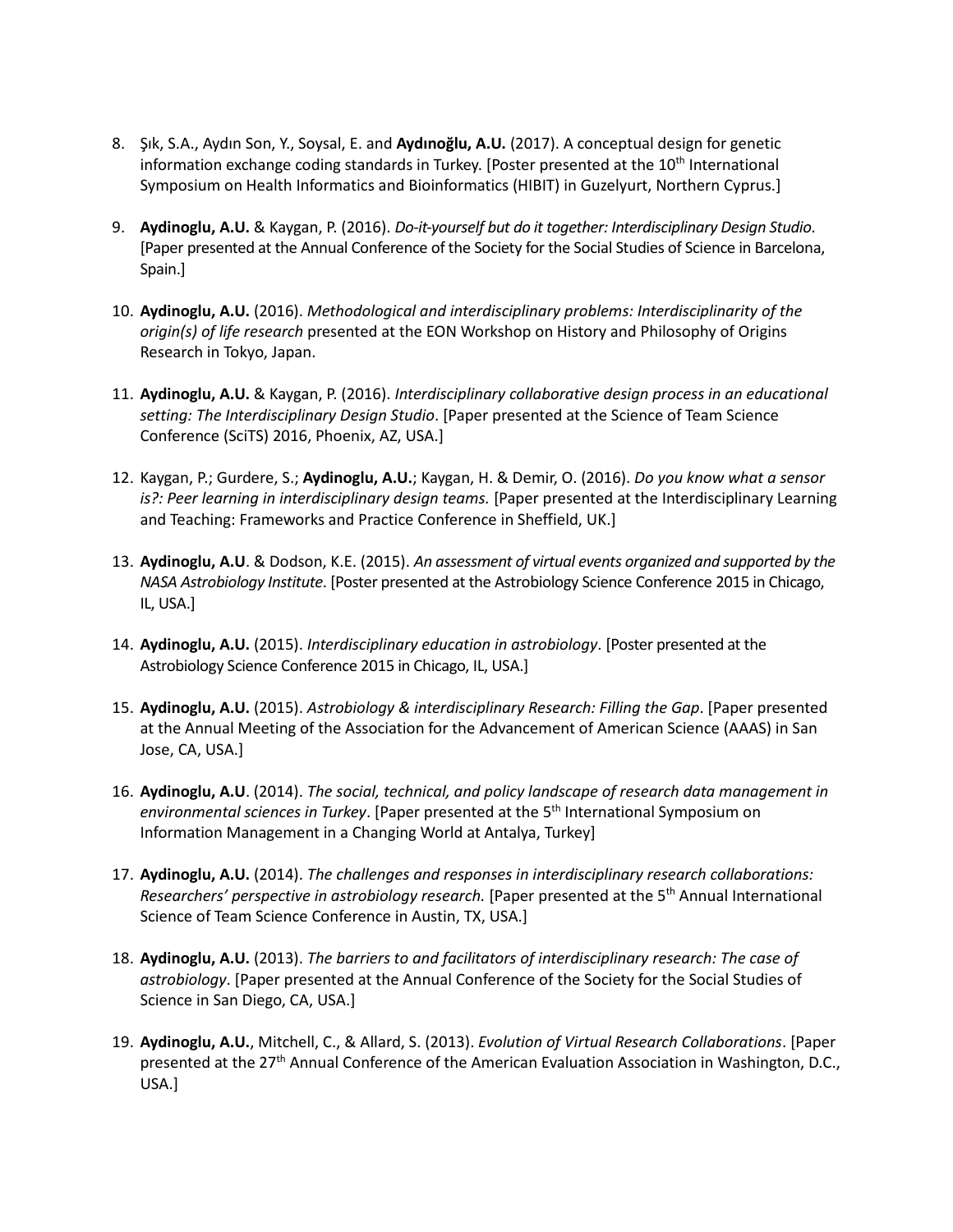- 20. **Aydinoglu, A.U.**, Mitchell, C., & Allard, S. (2013). *Measuring interdisciplinary interaction in*  distributed networks: The case of NASA Astrobiology Institute. [Paper presented at the 4<sup>th</sup> Annual International Science of Team Science Conference in Evanston, IL, USA.]
- 21. **Aydinoglu, A.U.** & Dodson, K.E. (2013). *Leadership in virtual research collaborations: A NASA case study*. [Paper presented at the 28th Annual Conference of the Society for Industrial and Organizational Psychology in Houston, TX, USA.]
- 22. **Aydinoglu, A.U.** & Wu, L. (2013). *The comparison of natural scientists' and social scientists' research*  data practices. [Paper presented at the 21<sup>st</sup> BOBCATSSS Conference in Ankara, Turkey.]
- 23. **Aydinoglu, A.U.** (2012). *Complex Adaptive Systems Framework to evaluate virtual research collaborations*. [Paper presented at the 26th Annual Conference of the American Evaluation Association in Minneapolis, MN, USA].
- 24. Allard, S. & **Aydinoglu, A.U.** (2012). Environmental researchers' data practices: An exploratory study in Turkey. [Paper presented at the 3<sup>rd</sup> International Symposium on Information Management in a Changing World at Hacettepe University, Ankara, Turkey]
- 25. Page, S., **Aydinoglu, A.U.**, Boutin, Jr., P., Colon-Aguirre, M., Freberg, K., Hughes, J., and Spasovska, K. (2012). *The hybrid model of mediated public diplomacy: A comprehensive model for policy makers.* [Paper presented at the 10<sup>th</sup> International Symposium Communication in the Millennium (CIM) in Istanbul, Turkey].
- 26. **Aydinoglu, A.U.** & Allard, S. (2012). *Understanding virtual scientific organizations Using Transdisciplinary Index*. [Poster presented at the Annual Meeting of the Association for the Advancement of American Science (AAAS) in Vancouver, BC, Canada].
- 27. Allard, S. & **Aydinoglu, A.U.** (2011). *Knowledge and attitudes towards scientific data practices & preservation among Turkish environmental scientists and information scientists*. [Poster presented at the 33<sup>rd</sup> Annual College of Communication and Information Research Symposium at the University of Tennessee in Knoxville, TN, USA].
- 28. **Aydinoglu, A.U.** (2010). *Emergence of a scientific collaboration: DataONE*. [Paper presented at the 35<sup>th</sup> Society for Social Studies of Science (4S) Annual Meeting in Tokyo, Japan].
- 29. **Aydinoglu, A.U.** (2010). *Information-seeking behaviors of international students*. [Paper presented at the 32<sup>nd</sup> Annual College of Communication and Information Research Symposium at the University of Tennessee in Knoxville, TN, USA and won *Best Research Award*].
- 30. **Aydinoglu, A.U.** & Allard, S. (2010). *Connecting the public with science: Comic books and libraries*. [Paper presented at the 18<sup>th</sup> BOBCATSSS Conference in Parma, Italy, which is under the auspices of European Association for Library and Information Education and Research].
- 31. Allard, S. & **Aydinoglu, A.U.** (2010). *Collaborations between Library and Information Sciences (LIS) and Science: The DataONE case study*. [Paper presented at the Association for Library and Information Science Education (ALISE) Conference in Boston, MA, USA].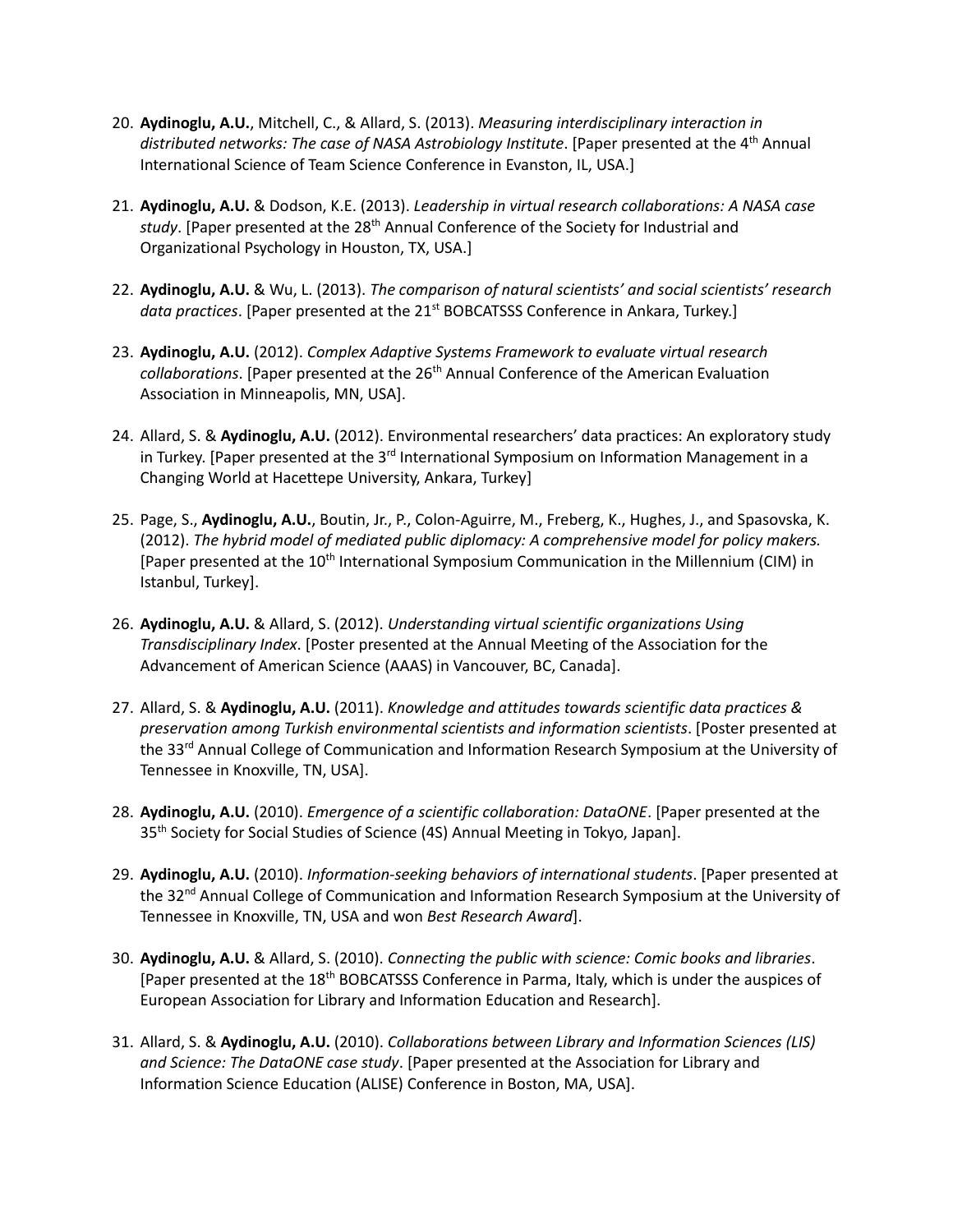# **PUBLICATIONS (NON-REFEREED)**

- 1. Ancelle, A., Souza, A., Bial, M., Erden-Topal, Y., **Aydinoglu, A.U.**, Erdil, E. & Baker, D. (2020). *Horizon Solar Thermal Energy: Integrated Country Report* (Deliverable 2.3).
- 2. Seskir, Z.C. & **Aydinoglu, A.U.** (2019). The landscape of academic literature in quantum information technologies. *arXiv: 1910.06969*
- 3. Berea, A., Denning, K., Vidaurri, M., Arcand, K., Oman-Reagan, M.P., Bellovary, J., **Aydinoglu, A.U.**, Lupisella, M. (2019). The social sciences interdisciplinarity for astronomy and astrophysics: Lessons from the history of NASA and related fields. *arXiv: 1907.07800*
- 4. Ozkan, O., Aydin Son, Y., **Aydinoglu, A.U.** (2019). Security and Privacy Concerns Regarding Genetic Data in Mobile Health Record Systems: An Empirical Study from Turkey. *bioRxiv 678912*; doi: https://doi.org/10.1101/678912

# **PUBLICATIONS IN TURKISH**

- 1. Turanlı, A., Şahinol, M. & **Aydınoğlu, A.U.** (2020). STS TURKEY 2019 Konferansı Kitabı. İstanbul: İstanbul Teknik Üniversitesi Yayınları.
- 2. **Aydinoglu, A.U.** (2020). Bilim iletişimi ve tarihi üzerine kısa bir inceleme. In Turanlı, A., Şahinol, M. & Aydınoğlu, A.U. (Eds.) STS TURKEY 2019 Konferans Kitabı, p.59-68. İstanbul: İstanbul Teknik Üniversitesi Yayınları.
- 3. **Aydinoglu, A.U.** (2019). Türkiye Dijital Dönüşümü Nasıl Gerçekleştirebilir?. *Anahtar, 371*.
- 4. Akyol, M.A., Kilic, O.O., Taskaya Temizel, T., **Aydinoglu, A.U.**, Surer, E. (2019). Sosyal Fayda için Büyük Veri Analizi: Suriyeli Mülteciler için bir Durum Çalışması. *Türk Standartları Enstitüsü Dergisi, 679*, 34- 41.
- 5. **Aydınoğlu, A.U.** (2018). Bilim yapmak yetmiyor bir de iletişimini mi yapmak gerek? *ODTÜLÜ, 65,* 36- 39
- 6. Alkan, S. & **Aydınoğlu, A.U.** (2017). Akademi iş dünyası birlikte çalışırsa*. ODTÜLÜ, 61,* 54-55.
- 7. **Aydınoğlu, A.U**. & Kaygan, P. (2016). Çok aktörlü süreçler. *Yirmibir – Mimarlık, Tasarım, Mekân Dergisi. 149,* 34-36.

# **PRESENTATIONS AT TECHNICAL AND PROFESSIONAL MEETINGS (NON-REFEREED)**

- 1. **Aydinoglu, A.U.** (2021). Introduction to Science Communication. [Seminar presentation at the Minicourse on Technological Innovation, British Embassy, Ankara, Turkey.]
- 2. **Aydinoglu, A.U.** (2021). Introduction to Design Thinking. [Seminar presentation at the Mini-course on Technological Innovation, British Embassy, Ankara, Turkey.]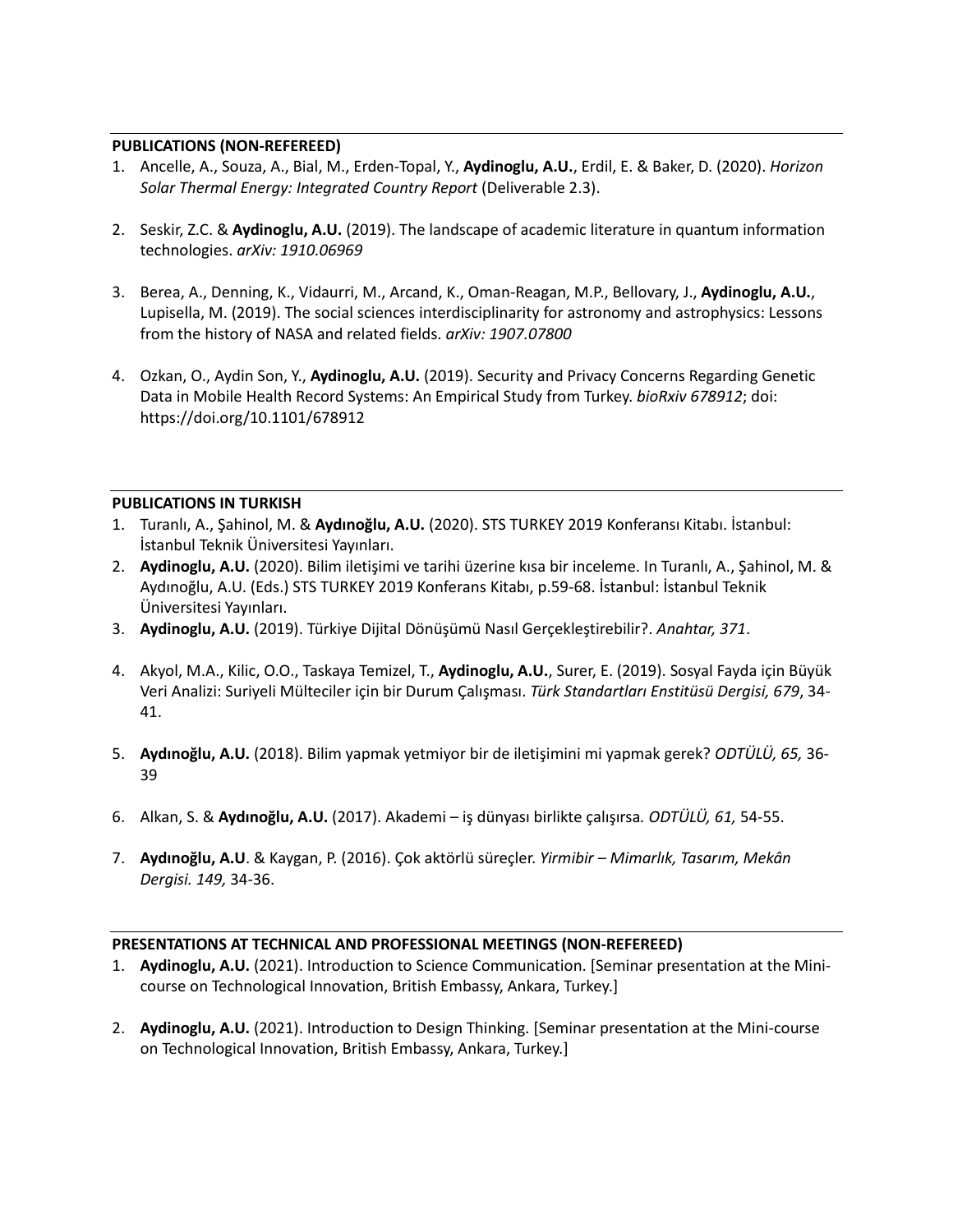- 3. **Aydınoğlu, A.U.** (2019). Tasarım Fabrikası: Disiplinlerarası Tasarım Stüdyosu. [ODTÜ STEAM Günü'nde konuşma]
- 4. **Aydınoğlu, A.U.** (2017). METU Design Factory & Interdisciplinary Design Studio. [Seminar given at the Informatics Institute, Middle East Technical University, Ankara, Turkey]
- 5. **Aydınoğlu, A.U.** (2016). Araştırma Verilerinin Yönetimi: Türkiye. [5. Ulusal Açık Erişim Konferansı, Ankara, Türkiye.]
- 6. **Aydinoglu, A.U.** (2015). *Complex adaptive systems framework for virtual teams*. [Business Administration MARC Seminar given at the Middle East Technical University, Ankara, Turkey.]
- 7. **Aydinoglu, A.U.** (2015). *Collaborative practices in astrobiology research: The NASA Astrobiology Institute*. [NASA Postdoctoral Program Alumni Seminar given at NAI at NASA Ames, Moffett Field, CA, USA.]
- 8. **Aydinoglu, A.U.** (2014). *What is interdisciplinary research: Challenges and facilitators in collaborative research?* [Seminar given at the Graduate School of Social Sciences Lecture Series at the Middle East Technical University, Ankara, Turkey.]
- 9. **Aydinoglu, A.U.** (2014). *Multidisciplinarity in Forensic Sciences*. [Invited panel speaker at the 1st International Forensic Biology and Genetics Congress at Ankara University, Ankara, Turkey.]
- 10. **Aydinoglu, A.U.** (2014). *Cross-disciplinary research in the U.S*. [Invited panel speaker at the "Crossing Scientific Borders" event at the Middle East Technical University, Ankara, Turkey.]
- 11. **Aydinoglu, A.U.** (2013). *Knowledge transfer in the NASA Astrobiology Institute*. [Invited panel speaker at the National Organization of Research Development Professionals Annual Development Conference in Austin, TX, USA.]
- 12. **Aydinoglu, A.U.** (2012). *Research Networks: Insights from the NASA Astrobiology Institute and DataONE*. [Seminar given at METU-TEKPOL (Science and Technology Policies Center.]
- 13. **Aydinoglu, A.U.** (2012). *Data Usage: Current practices and perceptions*. [Presentation made at the Astrobiology Science Conference (AbSciCon) 2012 in Atlanta, GA, USA.]
- 14. **Aydinoglu, A.U.** (2011*). The emergence of multidisciplinary and multi-institutional scientific collaborations: DataONE case study*. [College of Communication and Information Doctoral Colloquium, University of Tennessee, Knoxville, TN.]

# **WORK IN PROGRESS**

**Aydinoglu, A.U.** Interdisciplinary Education in Astrobiology*.*

**Aydinoglu, A.U.** Challenges and Facilitators in Interdisciplinary Astrobiology Research.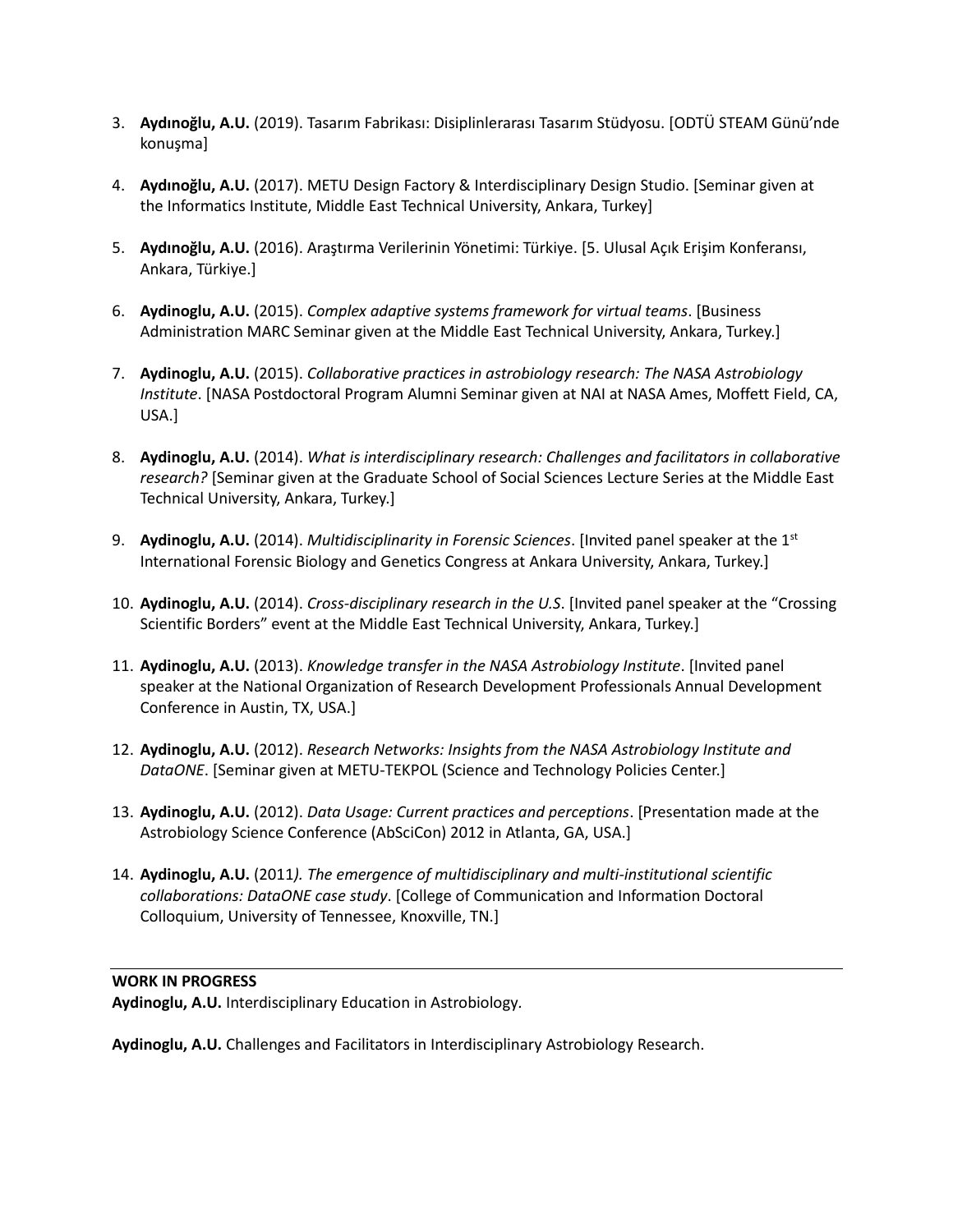# **RESEARCH EXPERIENCE**

Earth-Life Science Institute, Tokyo Institute of Technology EON/ELSI Seed Grant 2016-2018

- I am conducting a bibliometric analysis of ELSI, part of the World Premier International Research Center Initiative that studies the origin of Earth and life.
- I am investigating the ELSI Origins of Life Research Network (EON), an interdisciplinary and international research network, through bibliometric measures and network analysis.

Visiting Scholar at the Research Center for Science and Technology Policies, METU (ODTU-TEKPOL) e-Science in Environmental Research: An Assessment for an Integrated Research Agenda for Turkey 2014-2016

- I conducted a multilevel assessment (behavioral, policy, and technological) of Turkish environmental scientists' research data management practices (store, share, reuse) and developing a roadmap for Turkey.
- Together with Asst. Prof. Pinar Kaygan, we are investigating interdisciplinary research and education at the Interdisciplinary Design Studio that took place at the Design, Technology, and Innovation Center (TIM), METU.

NASA Postdoctoral Program Fellow, NASA Astrobiology Institute (NAI) Collaborative Practices at the NASA Astrobiology Institute 2012-2014

• I investigated NAI's collaborative practices and assessed the interdisciplinary interaction among NAI teams and researchers to provide insight and recommendations for their evolution and improvement, particularly with respect to remote communication, data sharing and analysis across distance, collaborative problem solving, interdisciplinary science, and institutional identity.

Visiting Assistant Professor, University of South Carolina, School of Library and Information Science

• I coordinated a qualitative job market study with Undergraduate Program Advisor using the alumni network of the School to explore the skill set needed from our graduates in the job market. The findings are used to update the Bachelor of Science in Information Science Program.

Research Assistant for the Center for Information and Communication Studies, University of Tennessee:

- DataONE, Fall 2009 & Spring 2011
- I assisted Dr. Carol Tenopir and Dr. Suzie Allard on baseline assessment surveys on scientific data management practices with different stakeholders: i) scientists, ii) librarians, and iii) libraries.
- User Experience Lab, Summer & Fall 2009 In this lab, researchers can study how people use computers and engage with the Internet. My responsibility was helping the researchers and subjects using the facility and software.
- National Science Foundation (NSF) Grants, Spring & Fall 2008 My responsibility was comparing the newly announced NSF grants to the research interests of the faculty in order to identify possible grant opportunities for the College.

**TEACHING EXPERIENCE As Principal Instructor** *Bibliometrics*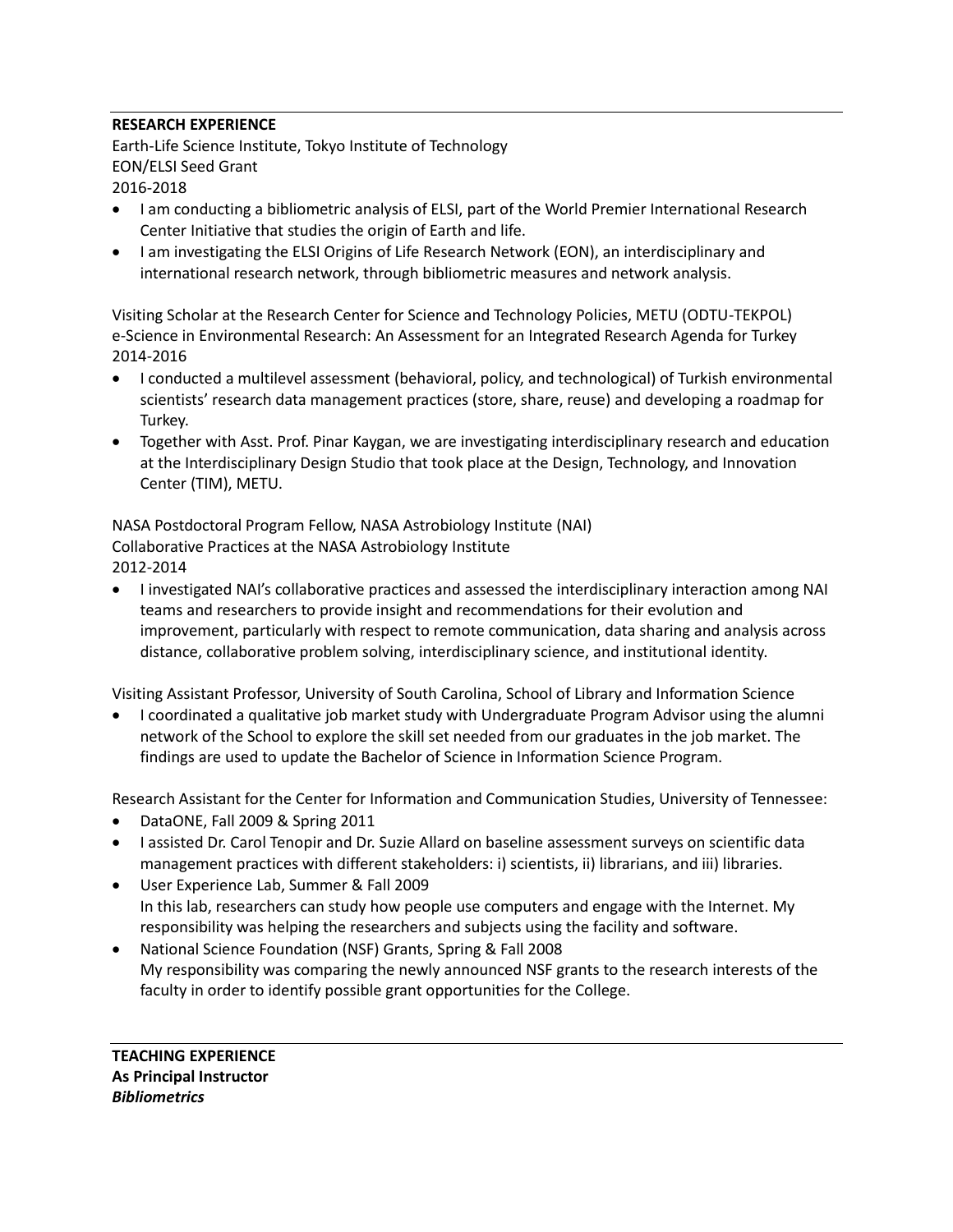Graduate class in Science, Technology and Society Department, Ankara University, since Fall 2018 This course is about bibliometrics, scientometrics, social network analysis, and academic evaluation. Class size: 10

#### *Science Communication*

Master's class in Science, Technology and Society Department, Ankara University, Fall 2018 This course is about the study of science communication, history of science communication, and current practices in Turkey. Class size: 12

# *Knowledge, Science and Technology in Information Age*

Graduate class in Science and Technology Policies, Middle East Technical University, since Fall 2018

This course is about the study of how knowledge, science, and technology shape and are in turn shaped by society. Class size: 20

#### *History of Science and Technology*

Graduate class in Science and Technology Policies, Middle East Technical University, since Spring 2018

This course is the study of the genesis and historical trajectory of the modern science and technology. Class size: 10

# *Qualitative Research Methods in Science and Technology Studies*

Graduate class in Science and Technology Policies, Middle East Technical University, since Spring 2015

This course addresses both the practical "how to" dimensions of qualitative methodology, and the epistemological and theoretical commitments and stances that are tied to these methods. Class size: 10

#### *Technologies for Information Retrieval*

Minor in Information Studies and Technology Program, University of Tennessee, Fall 2009 (traditional class), Spring 2010 (online class)

I designed and taught undergraduate level class on information technology for students who are having a minor in information studies. Topics included hardware, application and system software, the Internet and World Wide Web, communications, societal issues, and database management. Class size: 20

#### *Public Speaking*

Communication Studies, University of Tennessee, Fall 2008, Spring 2009 I taught Public Speaking class for undergraduate students; lectured to advance the knowledge of public speaking process and evaluated six public speeches for each student. Topics include selfintroduction speech, informative speech, persuasive speech, special occasion speech, doing research for speeches, and using technology for speeches. Class size: 20

### *Web Site Design and Maintenance, and Library Database*

• World Bank West Bank and Gaza Office, May 2006 Taught e-publishing software to the communication staff at the World Bank Office in Jerusalem.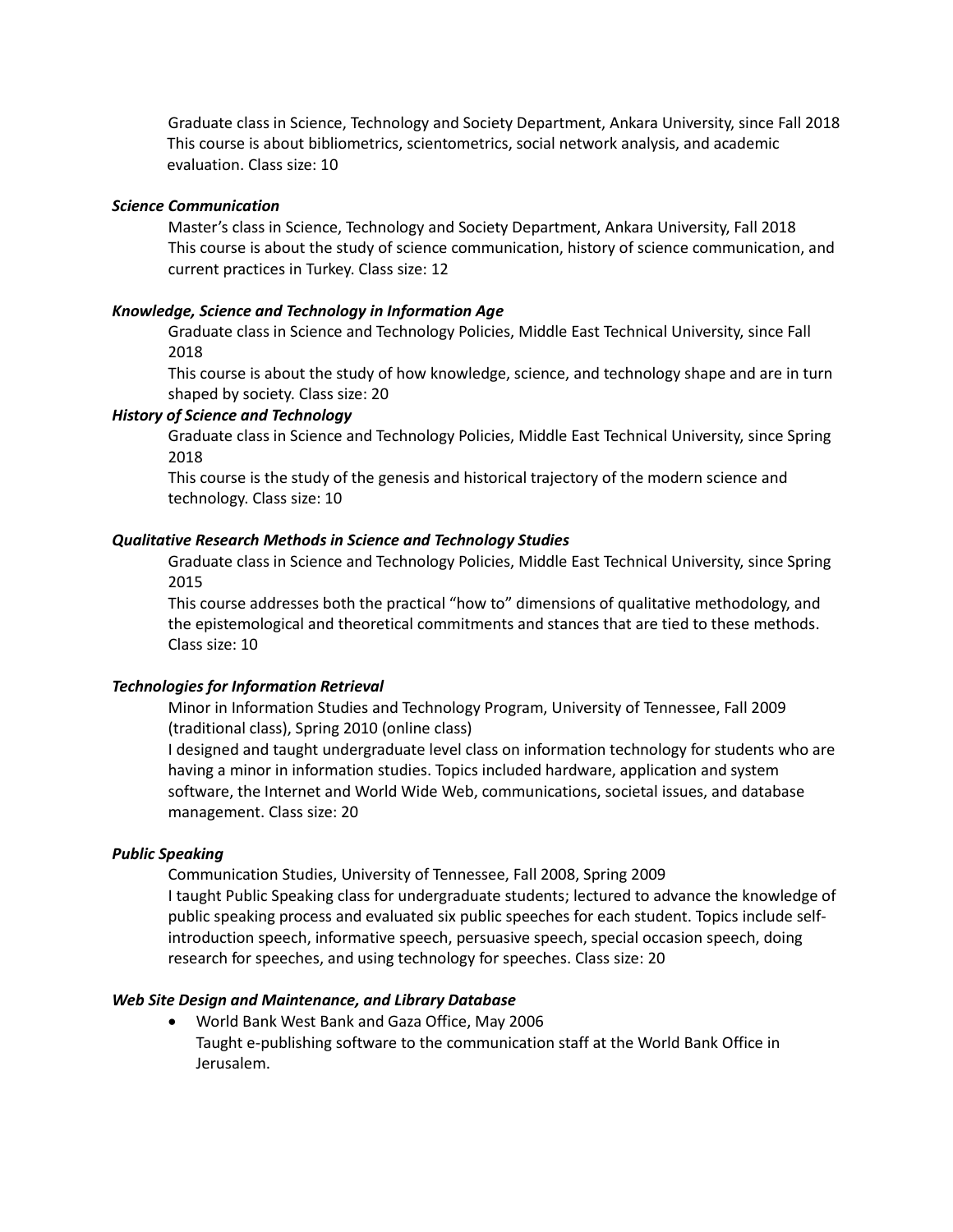• World Bank Turkey Office, September 2006, February 2007, May 2007, July 2007 Taught the use of library database software to information staff at the World Bank Office in Ankara and the Economic Policy Research Foundation of Turkey (TEPAV).

# **As Co-lecturer**

#### *Design Thinking in Technological Innovation Management*

Continuous Educaction Center, Middle East Technical University, Fall 2020. My module for this program covered Design Thinking methodology. Class size: 21

# *Interdisciplinary Teamwork in Design Thinking*

Interdisciplinary Design Studio, Middle East Technical University, Fall 2015 - present. My modules for this Studio covered interdisciplinary collaborative work, conflict management, and public speaking. Class size: 25 to 45

# *Research Methods in Science and Technology Studies*

Science and Technology Policies Program, Middle East Technical University, Fall 2014. My module for this graduate level class was about the epistemological aspects of social science research and case study research design. Class size: 17

# **As Guest Lecturer**

#### *Design Management*

Department of Industrial Design, Middle East Technical University. Fall 2015. In this graduate course, I discussed the importance of collaboration and teamwork in design process, and barriers to and facilitators of collaborative work.

#### *Architectural Research Studio*

Department of Architecture, Middle East Technical University, Fall 2015. For this master's level class, I lectured on what is life, different life forms on Earth, astrobiology, and possible life forms in the universe.

#### *Industrial Design III*

Industrial Design, Middle East Technical University, Fall 2015, 2016, 2017. The subject was teamwork in design projects. Students learned how teams evolve, understood other team members' role, improved their communication skills, and conducted teamwork exercises.

#### *Recent Trends in Science and Technology Policy Making*

Science and Technology Policies Program, Middle East Technical University, Fall 2014. I lectured on interdisciplinary research (IDR) and how funding agencies measure and develop policies to support IDR.

# *Doctoral Seminar in Communications Culture and Technology*

Communications Media and Instructional Technology, Indiana University in Pennsylvania, Spring 2013. I lectured on interdisciplinary research, approaches to cross-disciplinarity, challenges and benefits in interdisciplinary research.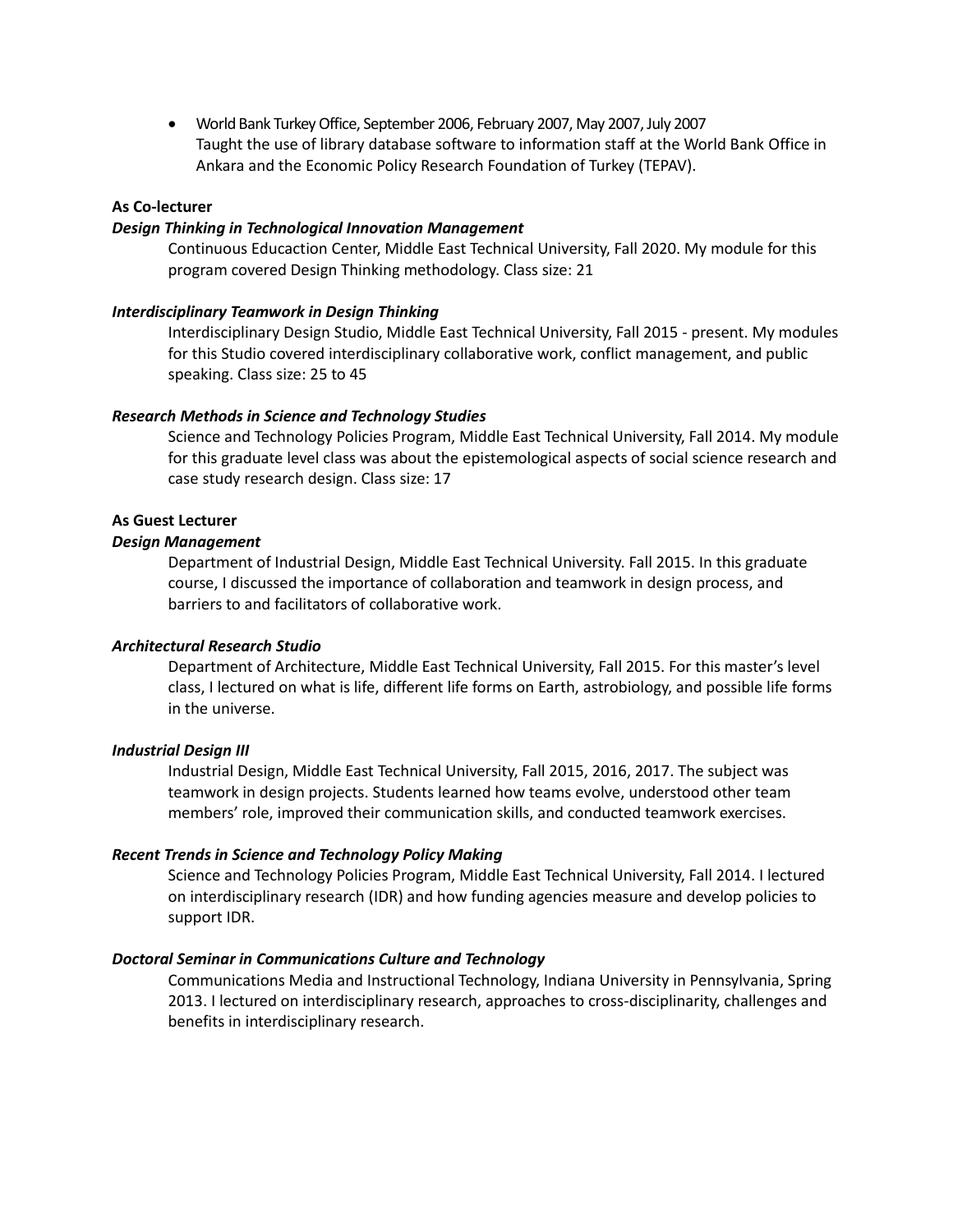### *Sustaining Scientific Collaborations*

Earth System Modeling and Supercomputing, NASA Ames Research Center, Summer 2012. In this two-week NASA Short Summer School, I lectured on how scientific collaborations emerge, behave, and are evaluated.

# *Communication and Information in Science, Technology, Engineering, and Medicine (STEM)*

Communication and Information Sciences Program, University of Tennessee, Fall 2009 & Spring 2011. This doctoral course explores the role of communication and information in each of these domains. I discussed the role of data in scientific development in Fall 2009 and the impact of virtual scientific collaborations in research in Spring 2011.

# *Information Science – Special Topics: Environmental Informatics*

Minor in Information Studies and Technology Program, University of Tennessee, Spring 2010. This class explore the intersection of environmental and information sciences by investigating the role of information and technology in environmental science. I covered scientists' data practices.

# *Public Speaking and Presentation*

ProjectGRAD Summer Institute, University of Tennessee, Summer 2009, Summer 2010, Summer 2011

Co-instructed Communications track by teaching Public Speaking to high school students in ProjectGRAD Summer Institute, which is an effort to prepare disadvantaged students to academic life. Class size: 20.

# **As Coordinator for Curriculum Development**

Bachelor of Science in Information Science Program, University of South Carolina, Fall 2011 I worked with graduate teaching assistants to develop new courses for the undergraduate program in the School of Library and Information Science and evaluated their teachings.

#### **PANELS, SEMINARS AND WORKSHOPS**

STS TURKEY Kış Okulu Düzenleyicisi & Eğitmeni. "**Bilim İletişimi**" – Türkiye Bilim ve Teknoloji Çalışmaları Ağı Kış Okulu 2020, İstanbul, Türkiye. Diğer Organizatörler: Erkan Saka, Bilgi Üniversitesi; Melike Şahinol, Orient Institute Istanbul; Emine Onculer Yayalar, Bilkent University; Şafak Kılıçtepe, Ahi Evran Üniversitesi; Ali Oğulcan İlhan, Özyeğin Üniversitesi.

STS TURKEY Kış Okulu Düzenleyicisi & Eğitmeni. "**Disiplinlerarası Çalışmalar**" – Türkiye Bilim ve Teknoloji Çalışmaları Ağı Kış Okulu 2020, Ankara, Türkiye. Diğer Organizatörler: Melike Şahinol, Orient Institute Istanbul & Emine Onculer Yayalar, Bilkent University.

Co-organizer. "**Experimental Pedagogies of Science and Technology Studies**" Workshop. STS TURKEY, 2020, Ankara, Türkiye. Co-organizers, Emine Onculer Yayalar, Bilkent University; Asli Calkivik, Istanbul Technical University.

STS TURKEY Kış Okulu Düzenleyicisi & Eğitmeni. "**Bilim İletişimi**" – Türkiye Bilim ve Teknoloji Çalışmaları Ağı Kış Okulu 2019, İstanbul, Türkiye. Diğer Organizatörler: Melike Şahinol, Orient Institute Istanbul & Harun Kaygan, ODTÜ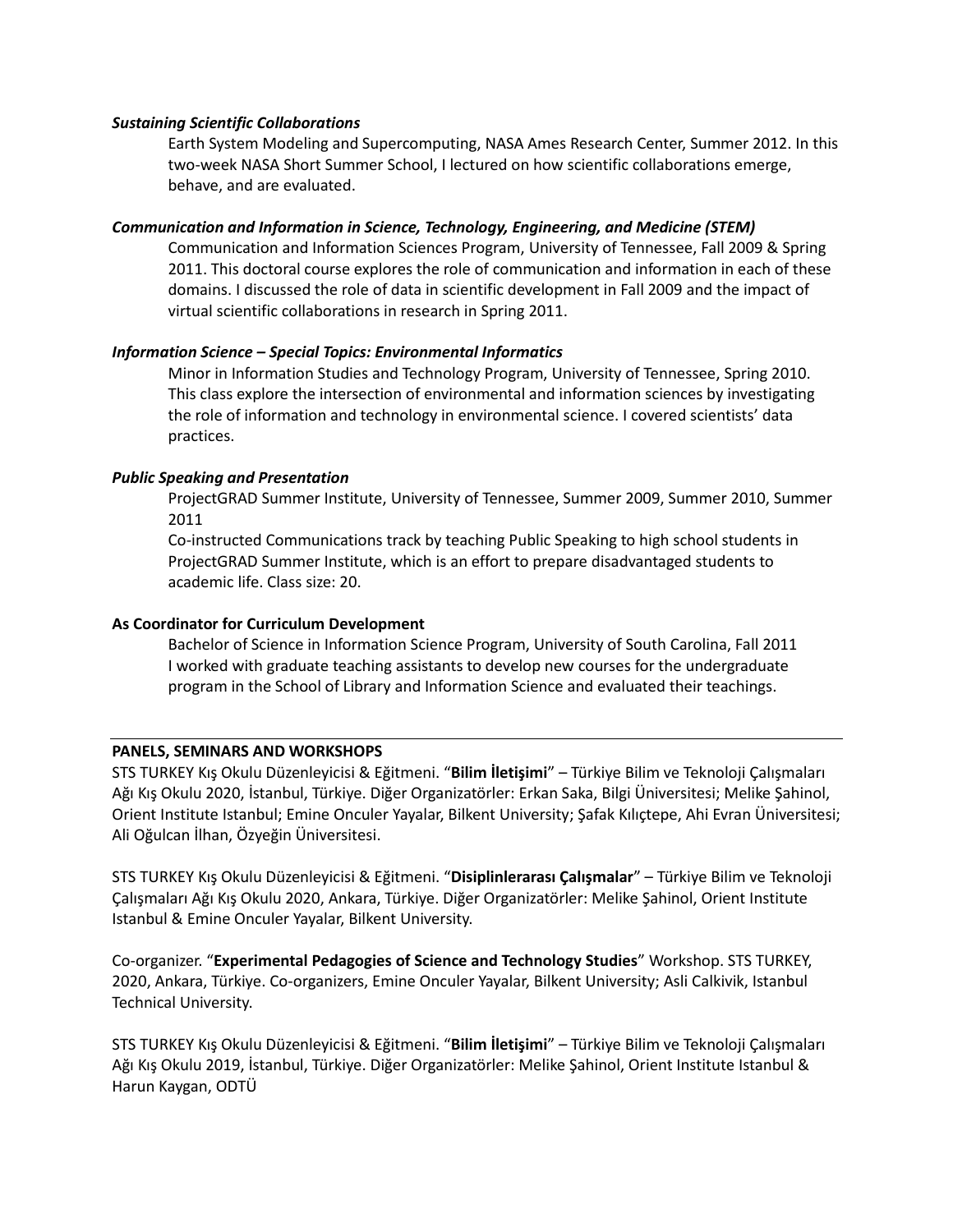Speaker. "**Bilim İletişimi**" – TÜBİTAK Bilim ve Toplum Daire Başkanlığı, 2018, Ankara, Türkiye.

Co-organizer. "**Araştırma Verilerinin Yönetimi Eğitimi**" – TÜBİTAK ULAKBİM, 2017, Ankara, Türkiye. Coorganizers, Güleda Doğan & Zehra Taşkın, Hacettepe Üniversitesi.

Co-organizer. "**Science and Technology Studies Turkey (STS TURKEY) Network Founding Meeting**" – Orient-Institut Istanbul, 2017, Istanbul, Turkey. Co-organizers, Melike Sahinol, OII & Harun Kaygan, METU.

Participant. "**Design Factory Bootcamp 2016**" – Aalto University Design Factory, 2016, Espoo, Finland.

Participant. "**Hasso Plattner Institute Design Thinking Workshop**" – METU Design Factory, 2016, Ankara, Turkey.

Participant. "**ELSI Origins of Life Network (EON) Roadmap Workshop**" – Tokyo Institute of Technology, 2015, Tokyo, Japan.

Workshop co-organizer & presenter. "**Research Data Management in Astrobiology**" – the Astrobiology Science Conference 2015, Chicago, IL, US. Co-organizer, Estelle K. Dodson, NASA Ames.

Workshop organizer & presenter. "**Research Data Management: Getting Your Organization Started**" – the 5<sup>th</sup> International Symposium on Information Management in a Changing World, Antalya, Turkey, 2014.

Participant. "**An International Workshop on Research Data Management**" – Ankara, Turkey, 2014.

Session organizer. "**The insider, the embedded, and the independent: Three perspectives on interdisciplinary collaborative astrobiology research<sup>"</sup> – the 5<sup>th</sup> Annual International Science of Team** Science Conference in Austin, TX, USA.

Panel Chair, Panelist & Session Organizer. *"The Question is not 'Are We Alone?' but 'Are We Ready?' The Impact of Astrobiological Discoveries"*. The Annual Conference of the Society for the Social Studies of Science in San Diego, CA, USA, 2013. Other speakers included Margaret Race, SETI Institute; Brian P. Green, Santa Clara University; Linda Billings, National Institute of Aerospace; Kala Perkins, American Jewish University.

Participant. "*Sci2: A Tool of Science of Science Research and Practice Workshop".* The 4<sup>th</sup> International Science of Team Science Conference, Evanston, IL, USA, 2013.

Workshop Instructor & Organizer. *"Science Communication for the authors of Science and Technology Journal"* – Ankara, Turkey, 2013. Presenter for the following sessions: (1) Introduction to Science Communication; (2) Interviewing Scientists; (3) Scientific Information Seeking for Science Journalists. Other presenters included Suzie Allard, Bob Legg, and Dave Brill, University of Tennessee.

# **FELLOWSHIPS, AWARDS, AND HONORS**

EON/ELSI Seed Grant 2016 – awarded by the Earth-Life Science Institute, Tokyo Institute of Technology